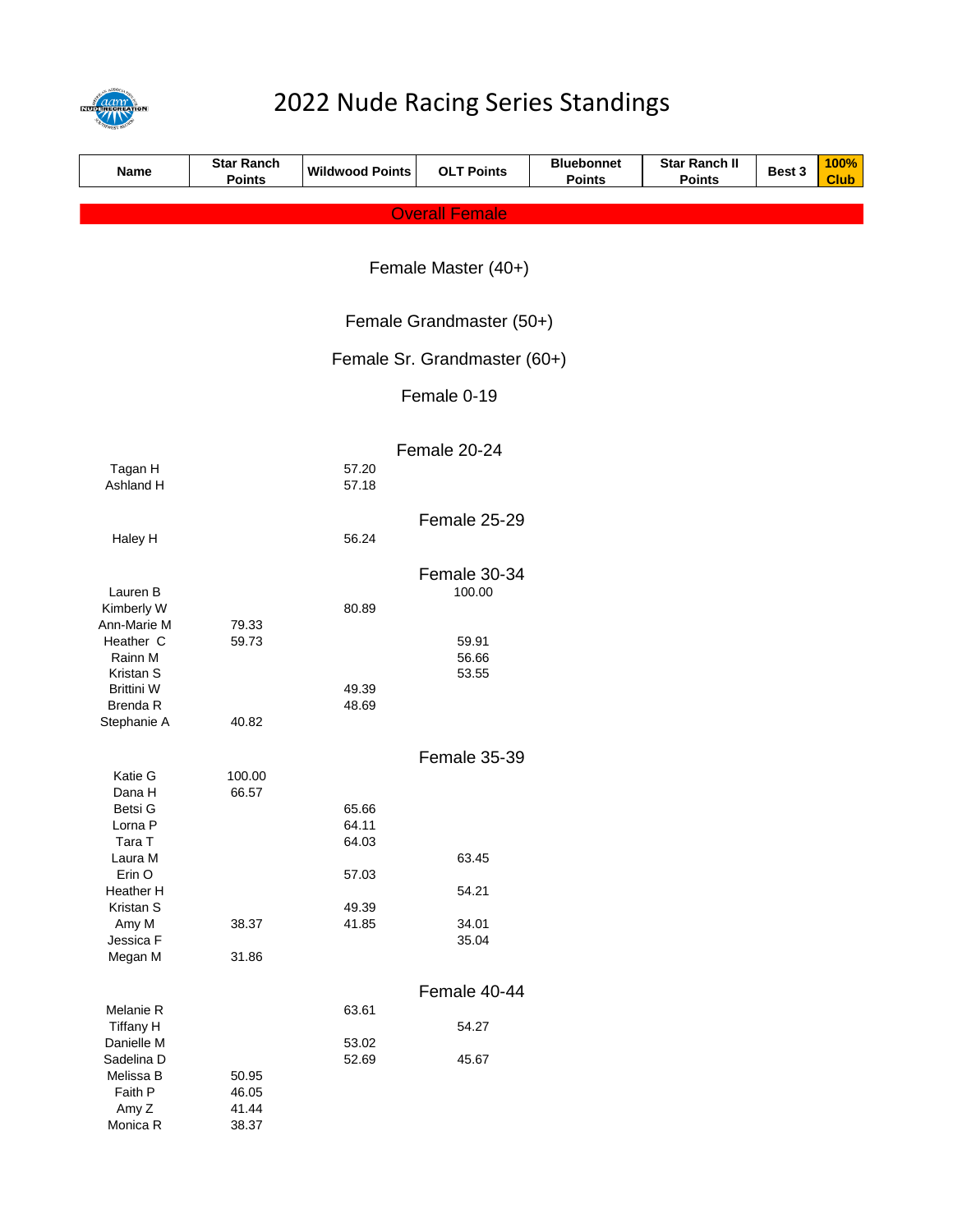| Emily F<br>Misty D<br>Megan B |       |                | 33.89<br>31.90<br>29.06 |
|-------------------------------|-------|----------------|-------------------------|
| Jennifer G                    |       | 76.45          | Female 45-49            |
| Melanie O                     |       | 64.32          |                         |
| Angela W<br>Tina H            |       | 54.42          | 59.83<br>48.23          |
| Sonia E                       | 51.58 |                |                         |
| Elizabeth G                   |       |                | 51.55                   |
| Hunney C<br>Mayme B           | 37.65 |                | 32.72                   |
|                               |       |                |                         |
| Silvia D                      | 86.73 | 100.00         | Female 50-54            |
| Ramona A                      |       | 94.09          |                         |
| Elaine N                      | 84.42 |                |                         |
| Kate M                        |       | 83.47          |                         |
| Suzanne H<br>Kristin J        |       | 56.26<br>52.93 |                         |
| Seleste K                     |       |                | 52.58                   |
| Dana U                        |       |                | 51.84                   |
| Tanis M<br><b>Blanca W</b>    |       | 49.71          |                         |
| Jannetta C                    |       |                | 47.66<br>46.16          |
| Tanis M                       |       |                | 45.85                   |
| Kathy M                       |       |                | 44.55                   |
| Betty N<br>Mary Jane K        | 37.87 | 33.02          |                         |
|                               |       |                |                         |
|                               |       |                | Female 55-59            |
| Jennifer D<br>Cindy L         | 71.29 | 63.01          |                         |
| Lourdes M                     |       |                | 57.78                   |
| Cheri V                       |       |                | 56.68                   |
| Melissa S<br>Felicia B        | 50.53 | 53.65          |                         |
| Voncile D                     |       | 49.20          |                         |
| Jesica F                      |       | 49.17          |                         |
| Monica M                      | 46.99 |                |                         |
|                               |       |                | Female 60-64            |
| Leslie R                      |       | 58.48          | 52.66                   |
| Audrey S<br>Margaret C        |       | 54.61          | 57.39                   |
| Joy H                         |       |                | 52.52                   |
| Lisa R                        |       | 49.09          |                         |
| Cynthia H                     |       | 47.92          |                         |
| Jerilynne C<br>Tina N         |       | 46.75<br>46.08 |                         |
| Sandy C                       | 41.79 |                |                         |
| Melody T                      | 40.90 |                |                         |
| Vonda J<br>Jeannie D          | 31.03 | 36.12          | 32.72                   |
|                               |       |                |                         |
|                               |       |                | Female 65-69            |
| <b>Betty W</b><br>Katrin P    |       | 59.70          | 57.04                   |
| <b>Beverly M</b>              |       |                | 54.34                   |
| Charmaine V                   | 51.07 |                |                         |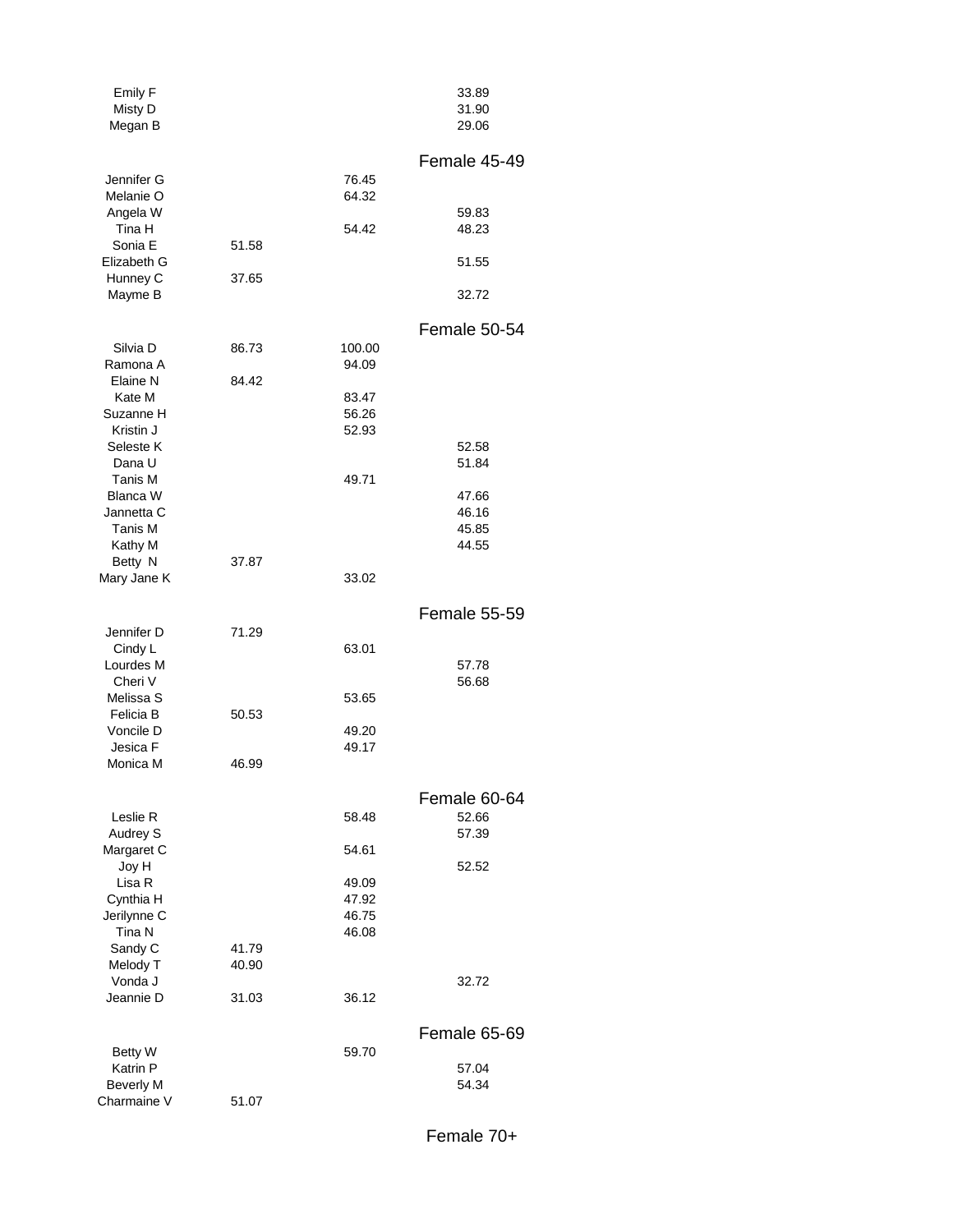| Deborah V  | 48.21 |       |
|------------|-------|-------|
| Tari S     |       | 41.43 |
| Beatrice A |       | 39.02 |
| Donna U    |       | 45.79 |

### **Overall Male**

## Male Master (40+)

### Male Grandmaster (50+)

### Male 0-19

|            |       |        | Male 20-24 |        |
|------------|-------|--------|------------|--------|
| Kenneth P  |       |        | 92.37      |        |
| Bailey O   |       | 57.52  |            |        |
|            |       |        |            |        |
|            |       |        | Male 25-29 |        |
| Penn E     |       | 77.35  |            |        |
| Aaron I    |       |        | 77.22      |        |
| Stephen H  |       | 71.14  |            |        |
| Nicholas B |       |        | 66.40      |        |
| Jared V    |       | 56.47  |            |        |
| Austin V   | 55.07 |        |            |        |
| James T    |       | 51.69  |            |        |
| Joseph K   | 49.28 | 49.29  |            |        |
| Gavin B    |       |        | 47.81      |        |
| Brandon W  |       | 42.93  |            |        |
| Aaron H    |       | 42.32  |            |        |
| Isaac A    |       | 35.03  |            |        |
| Mat N      |       | 34.19  |            |        |
| Robert L   |       | 34.19  |            |        |
|            |       |        |            |        |
|            |       |        | Male 30-34 |        |
| Taylor R   |       | 100.00 |            |        |
| Alec K     |       | 85.44  |            |        |
| Israr H    |       | 76.42  |            |        |
| Logan L    | 73.92 | 71.19  | 79.86      | 224.97 |
| Lee R      |       |        | 73.67      |        |
| Aaron M    | 71.64 | 65.86  |            |        |
| Gautam R   | 63.99 |        |            |        |
| Joseph N   |       | 63.84  |            |        |
| Matthew N  |       | 62.55  |            |        |
| Aaron S    |       | 61.84  |            |        |
| Camilo M   | 56.19 |        |            |        |
| Thomas P   | 54.47 |        |            |        |
| Alex A     |       |        | 54.17      |        |
| David L    |       | 48.62  |            |        |
| Ryan B     |       |        | 48.19      |        |
| LaDarius M | 46.65 |        |            |        |
| Joel M     |       | 45.76  |            |        |
| Andrew H   |       | 45.22  | 53.32      |        |
| Nathan M   |       |        | 43.20      |        |
| Mark H     |       | 41.78  |            |        |
| Justin C   | 41.09 |        |            |        |
| Cory F     | 39.57 |        |            |        |
| Randall M  | 39.53 |        |            |        |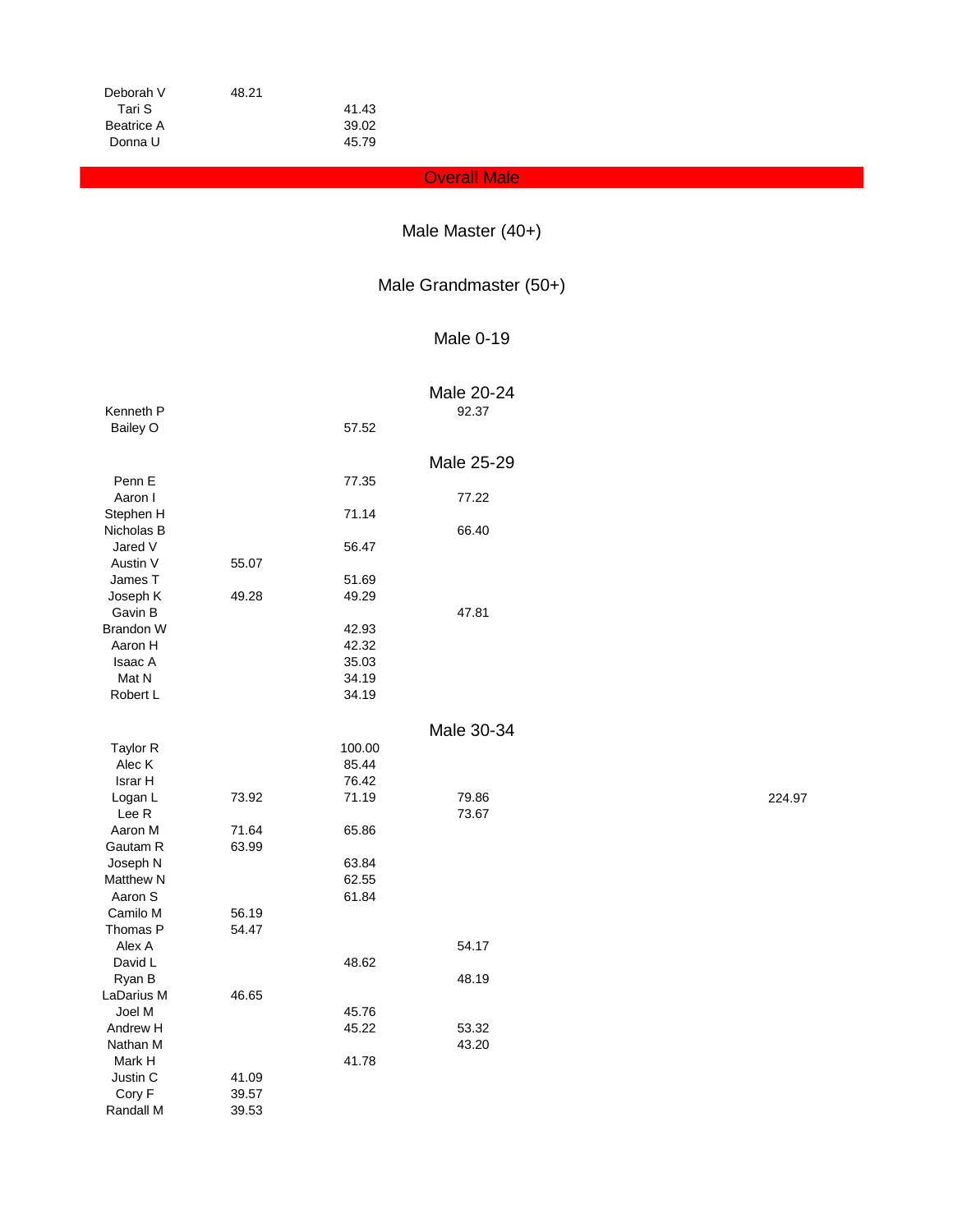|                    |                 |                | Male 35-39 |        |
|--------------------|-----------------|----------------|------------|--------|
| James M            | 97.26           | 86.93          | 100.00     | 284.19 |
| David W            |                 |                | 84.25      |        |
| Robert M           |                 | 72.13          |            |        |
| Justin S           | 73.70           | 68.59          |            |        |
| Vivechena K        | 73.53           |                |            |        |
| Jason G            | 69.83           |                |            |        |
| Robert K           |                 | 64.41          | 76.24      |        |
| Oualid M           | 63.50           |                |            |        |
| Jeremy K           | 57.19           |                |            |        |
| Daniel P           | 50.42           |                |            |        |
| Jamie F            |                 | 47.75          |            |        |
| Andrew P           |                 | 47.49          |            |        |
| Chad P             |                 | 44.55          |            |        |
| Rutilio H          |                 | 44.31          |            |        |
| Devin S            |                 |                | 43.20      |        |
| David D            | 41.21           |                |            |        |
| Justin B           |                 | 40.84          |            |        |
|                    |                 |                | Male 40-44 |        |
|                    |                 |                |            |        |
| Matt Z<br>Dennis R | 100.00<br>88.43 |                |            |        |
|                    |                 | 86.02          |            |        |
| Bryan B<br>JC H    |                 |                | 87.12      |        |
| Matt K             |                 | 84.99          |            |        |
| Jesus R            |                 |                |            |        |
| Shai G             | 83.58<br>83.07  |                |            |        |
| Wilfredo C         | 82.64           |                |            |        |
| Alexander B        | 76.50           |                |            |        |
| John W             | 73.79           |                |            |        |
| John A             | 73.10           |                |            |        |
| Christopher C      | 73.05           |                |            |        |
| Stephen K          |                 | 70.14          |            |        |
| Eric H             |                 | 69.17          |            |        |
| Chris P            |                 | 68.18          |            |        |
| Chris M            |                 |                | 64.69      |        |
| Andrew B           |                 | 62.58          |            |        |
| Clint W            | 61.93           |                |            |        |
| Nathan M           |                 |                | 60.85      |        |
| Damon P            | 59.59           |                |            |        |
| Michael D          | 59.39           |                |            |        |
| <b>Travis M</b>    | 58.94           |                |            |        |
| Manny D            |                 | 56.58          |            |        |
| Charles W          | 52.34           |                |            |        |
| Regan S            |                 | 52.00          |            |        |
| James B            | 50.40           |                |            |        |
| David B            |                 | 49.72          |            |        |
| Jacob G            | 42.07           |                |            |        |
| Mathew D           |                 | 40.23          |            |        |
| Mike F             |                 | 39.39          |            |        |
| Greg F             |                 |                | 33.04      |        |
|                    |                 |                |            |        |
|                    |                 |                | Male 45-49 |        |
| Freddy M           | 92.64           |                |            |        |
| Charles N          | 82.04           |                |            |        |
| Jonathan A         |                 | 77.30          |            |        |
| Eric T             |                 |                | 78.45      |        |
| Dallin W           | 69.79           | 59.18          | 70.22      | 199.19 |
| Steven R           |                 | 66.55          |            |        |
| Scott M            |                 | 65.19          |            |        |
| Thomas B<br>John K |                 |                | 64.53      |        |
| Russell B          |                 | 63.84<br>63.13 |            |        |
|                    |                 |                |            |        |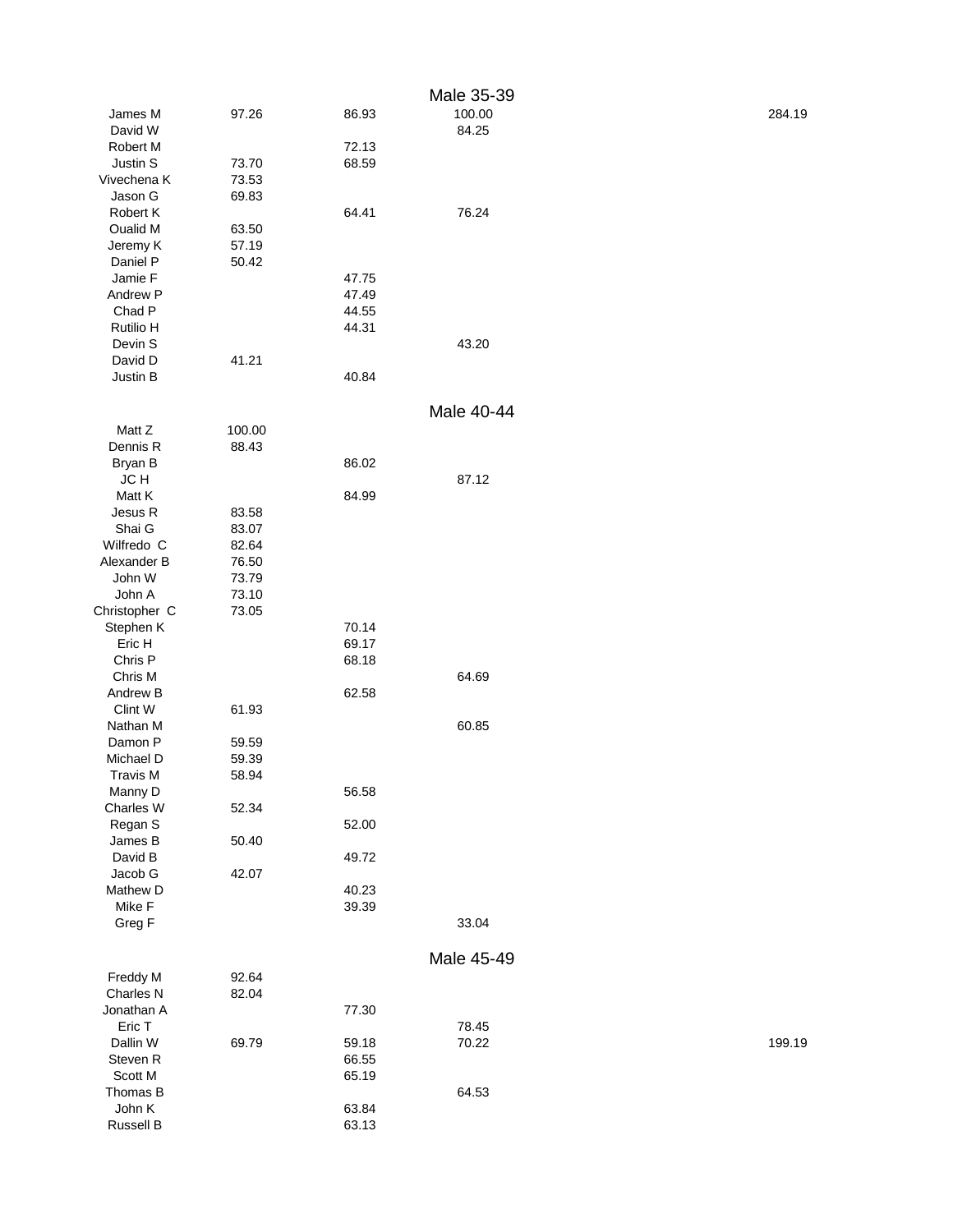| Greg C          |       | 62.01 |            |        |
|-----------------|-------|-------|------------|--------|
| Des W           | 62.64 | 60.21 | 62.86      | 185.72 |
| Stephen L       | 58.37 |       |            |        |
| Joshua O        |       | 58.22 |            |        |
| Logan B         |       | 57.23 |            |        |
| Ron H           | 53.81 |       |            |        |
| Joe H           |       |       | 52.92      |        |
| Michael K       | 50.07 |       |            |        |
| Josh S          |       | 49.27 |            |        |
| Gregory V       | 46.97 |       |            |        |
| Jose P          |       | 39.26 |            |        |
| John T          |       | 33.56 |            |        |
|                 |       |       |            |        |
|                 |       |       | Male 50-54 |        |
| Nolan "Buddy" B | 94.18 |       |            |        |
| Steve R         |       | 79.50 | 94.13      |        |
| Michael H       |       |       | 82.73      |        |
| Matias D        | 77.99 |       |            |        |
| Michael D       | 72.60 |       |            |        |
| Jeffrey J       | 71.39 | 63.77 |            |        |
| Shawn M         |       | 70.27 |            |        |
| Chris J         | 65.51 |       |            |        |
| <b>Brian F</b>  |       | 65.07 |            |        |
| William P       |       | 62.55 |            |        |
|                 |       |       |            |        |
| Destin S        | 61.74 |       | 60.96      |        |
| Ben A           |       |       |            |        |
| John W          | 60.64 |       |            |        |
| John L          |       | 59.71 |            |        |
| Amadeo G        |       | 59.46 |            |        |
| Jim C           |       |       | 57.76      |        |
| <b>Bruce C</b>  |       |       | 56.49      |        |
| Raul R          | 55.94 | 51.60 |            |        |
| Steve D         |       |       | 55.66      |        |
| Kevin K         |       |       | 54.70      |        |
| Christopher T   | 54.04 | 49.63 |            |        |
| Will F          | 51.87 | 51.16 |            |        |
| Bruce W         |       |       | 50.44      |        |
| Juan A          | 48.94 |       |            |        |
| Jim B           |       | 47.67 |            |        |
| Mitch L         | 46.95 |       | 45.02      |        |
| Sam B           |       |       |            |        |
| Bruce S         | 44.76 |       |            |        |
| Brian J         |       | 39.31 |            |        |
| Robert R        |       | 37.41 |            |        |
| Howard T        |       | 36.48 |            |        |
| Scotty S        |       |       | 31.89      |        |
| Gerald Z        | 30.83 |       |            |        |
| JB J            |       |       | 28.34      |        |
|                 |       |       |            |        |
|                 |       |       | Male 55-59 |        |
| Raul M          | 89.40 | 80.22 |            |        |
| Detlef G        |       |       | 89.94      |        |
| Randy T         | 83.81 | 76.93 |            |        |
| Gary C          |       |       | 78.08      |        |
| Mark S          | 77.79 |       |            |        |
| James D         | 75.68 |       |            |        |
| Jerry N         | 75.58 |       |            |        |
| Wayne B         |       | 74.72 |            |        |
| Eric P          | 72.39 |       |            |        |
| William N       |       | 70.49 |            |        |
| Tom T           | 65.20 | 60.34 |            |        |
| Gellert D       |       | 57.87 | 69.34      |        |
| Mark G          | 56.62 |       |            |        |
| David B         |       | 54.19 |            |        |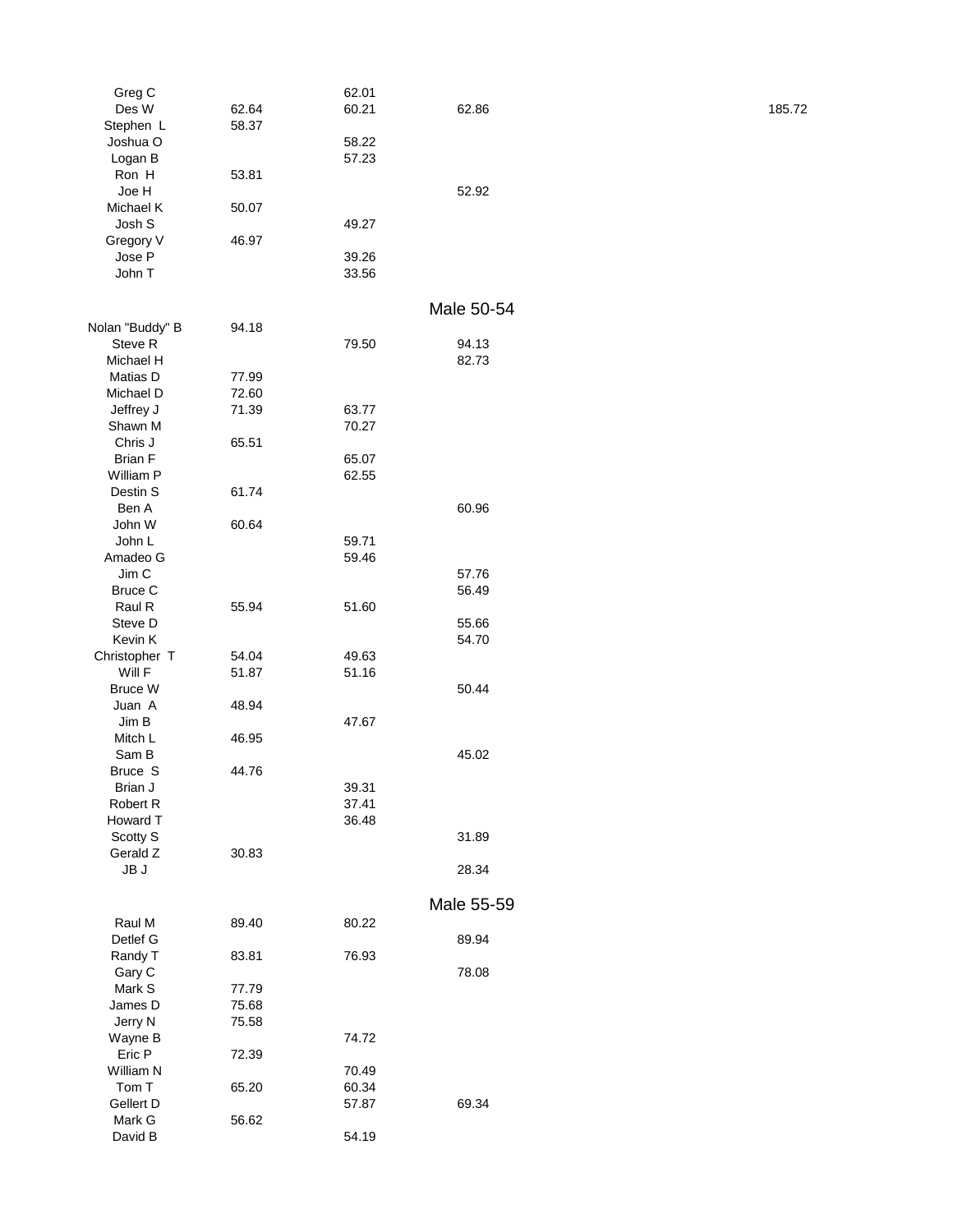| Arthur H          |       | 53.73 |            |        |
|-------------------|-------|-------|------------|--------|
| Rock M            | 35.91 | 53.18 | 68.94      | 158.04 |
| Robert D          |       |       | 65.49      |        |
| Roy Wayne V       |       |       | 55.27      |        |
| Rodney B          |       |       | 55.13      |        |
| John W            |       |       | 52.96      |        |
| Paul S            | 52.46 |       |            |        |
| Rodney A          | 51.59 |       |            |        |
| John S            |       | 51.23 | 51.49      |        |
| James E           |       | 50.37 |            |        |
| Robert O          | 50.12 | 44.08 |            |        |
|                   |       |       |            |        |
| Glenn J           |       | 49.48 |            |        |
| Bryan Z           |       | 48.72 |            |        |
| Bryan S           |       | 46.39 |            |        |
| Wendell M         |       | 44.77 | 51.91      |        |
| <b>Brian W</b>    |       |       | 44.53      |        |
| Don E             |       | 43.90 |            |        |
| Daniel H          |       | 43.73 |            |        |
| Keith F           |       | 43.65 |            |        |
| Richard A         |       | 42.67 |            |        |
| Ronny M           | 42.13 |       |            |        |
| Mark O            |       | 41.43 |            |        |
| <b>Brian W</b>    |       | 41.09 |            |        |
| Len H             | 40.70 |       |            |        |
| Devin H           |       | 40.17 |            |        |
| Mike B            |       | 38.85 |            |        |
| Michael E         |       | 37.13 |            |        |
| Joseph S          |       | 32.69 |            |        |
| Jim G             |       |       | 28.34      |        |
|                   |       |       |            |        |
|                   |       |       | Male 60-64 |        |
|                   |       |       |            |        |
| Richard P         | 88.76 |       |            |        |
| Chris H           | 71.18 | 64.74 | 77.31      | 213.23 |
| Donald H          | 70.02 |       |            |        |
| Hugh M            | 67.27 | 58.28 |            |        |
| <b>Exequiel E</b> | 66.03 | 56.69 | 69.45      | 192.17 |
| Steven T          | 65.71 |       |            |        |
| Paul M            | 62.33 | 57.72 | 57.09      | 177.14 |
| David G           | 61.38 |       |            |        |
| Jeff S            |       |       | 56.68      |        |
| Guillermo O       |       | 55.00 |            |        |
| Jerry H           |       | 51.35 |            |        |
| Rudy S            | 50.89 |       |            |        |
| Robin D           |       | 48.81 |            |        |
| David E           |       | 47.51 |            |        |
| John M            | 44.19 | 47.21 |            |        |
| Jonnie T          | 43.18 | 43.66 |            |        |
| Robert C          |       | 43.06 |            |        |
| Alain R           |       | 42.94 |            |        |
| <b>Brent R</b>    |       | 42.37 |            |        |
| Tom B             |       | 41.52 |            |        |
| Kevin B           | 40.68 |       |            |        |
| Steven G          |       | 40.60 |            |        |
| James S           |       | 39.72 |            |        |
| Chris M           | 38.46 |       |            |        |
|                   |       |       |            |        |
| Randall R         |       | 37.87 |            |        |
| Jim W             |       | 36.90 |            |        |
| Tony C            |       | 36.43 |            |        |
| Kyle R            |       | 31.81 |            |        |
| Randy R           |       | 30.91 |            |        |
| Steve S           |       |       | 27.08      |        |
| <b>Brett M</b>    |       |       | 25.95      |        |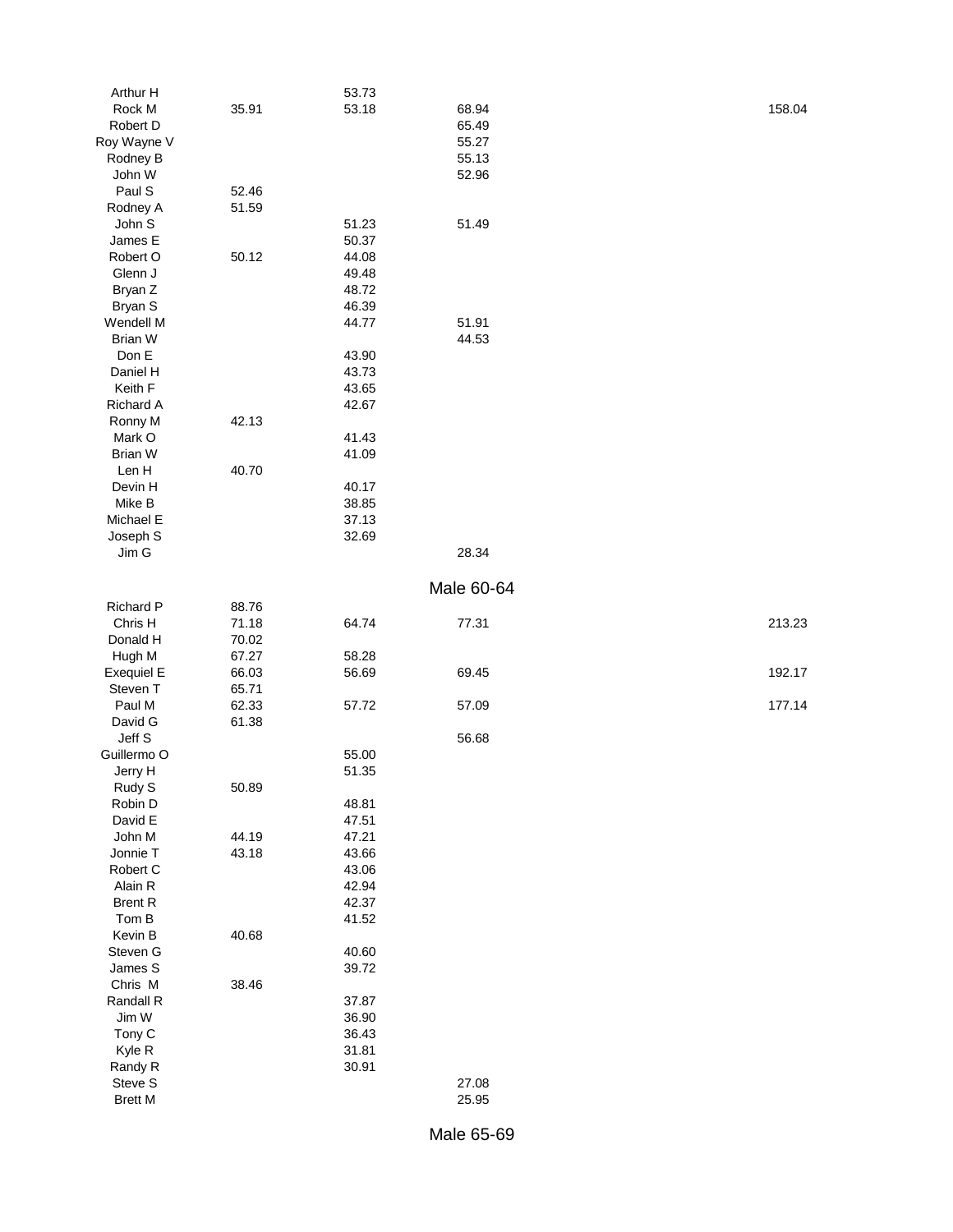| Bob G           |       | 82.30 |            |        |
|-----------------|-------|-------|------------|--------|
| Rick W          | 79.49 |       |            |        |
| Kent M          | 76.32 |       |            |        |
| Tom H           | 70.94 |       |            |        |
| Jesse W         | 70.39 | 65.41 | 72.71      | 208.50 |
| Kent K          | 67.63 |       |            |        |
| Frank P         | 67.31 |       |            |        |
| Daniel F        |       |       | 66.53      |        |
| Hudon W         |       | 63.77 |            |        |
| Dean K          |       | 61.47 |            |        |
| James P         |       | 61.21 |            |        |
| Phil C          | 54.40 | 60.43 | 66.60      | 181.43 |
| Kent K          |       | 59.71 |            |        |
| Harald B        |       | 59.15 |            |        |
| John W          | 53.08 | 50.15 | 57.89      | 161.12 |
| Bob S           |       |       | 52.13      |        |
| Paul O          | 50.34 |       |            |        |
| AI <sub>S</sub> |       | 48.68 |            |        |
| Mark D          | 46.89 |       |            |        |
| Mark W          |       | 45.49 |            |        |
| Marty R         | 43.73 |       |            |        |
| Paul N          |       | 43.56 |            |        |
| Vincent D       | 41.72 |       |            |        |
| Robert P        | 41.04 |       |            |        |
| Jack S          |       | 40.83 |            |        |
| Wayne K         | 40.11 |       |            |        |
| Stephen C       | 39.59 |       |            |        |
| Chris K         | 39.42 |       |            |        |
| James S         | 38.19 |       |            |        |
| Leonhard B      |       | 37.36 | 42.30      |        |
| Pete R          |       | 36.92 |            |        |
| Rick T          | 36.24 |       |            |        |
| <b>Billy E</b>  |       | 34.05 |            |        |
| James C         |       | 31.83 |            |        |
| Francis H       |       | 29.87 |            |        |
| Mike M          |       | 27.45 |            |        |
| Kelly K         |       | 24.45 |            |        |
|                 |       |       |            |        |
|                 |       |       | Male 70-74 |        |
| Scott B         | 68.60 |       |            |        |
| Llyle G         | 67.46 |       |            |        |
| Eldon R         |       |       | 66.14      |        |
| Tom M           | 64.33 |       |            |        |
| Paul A          |       | 59.96 |            |        |
| Tom M           |       | 59.80 |            |        |
| Adalberto B     | 56.65 |       |            |        |
| Dan V           |       | 47.79 |            |        |
| Don B           | 46.93 | 44.62 |            |        |
| David L         | 46.92 |       |            |        |
| Larry J         | 43.88 | 40.74 | 47.37      | 131.99 |
| Richard W       |       | 43.15 | 64.69      |        |
| John R          |       | 40.73 |            |        |
| Rusty B         |       | 39.18 |            |        |
| Jim C           | 37.51 |       |            |        |
| Clifton G       | 37.44 |       |            |        |
| Max N           | 36.94 |       |            |        |
| Andrew S        |       | 35.65 |            |        |
| Ledell M        |       | 30.21 |            |        |
| James D         | 30.00 | 26.54 |            |        |
| Dan M           | 29.39 |       |            |        |
| Alan A          |       | 28.82 |            |        |
| Ernest W        |       |       | 25.92      |        |
| Jerry S         |       | 23.43 |            |        |
|                 |       |       |            |        |